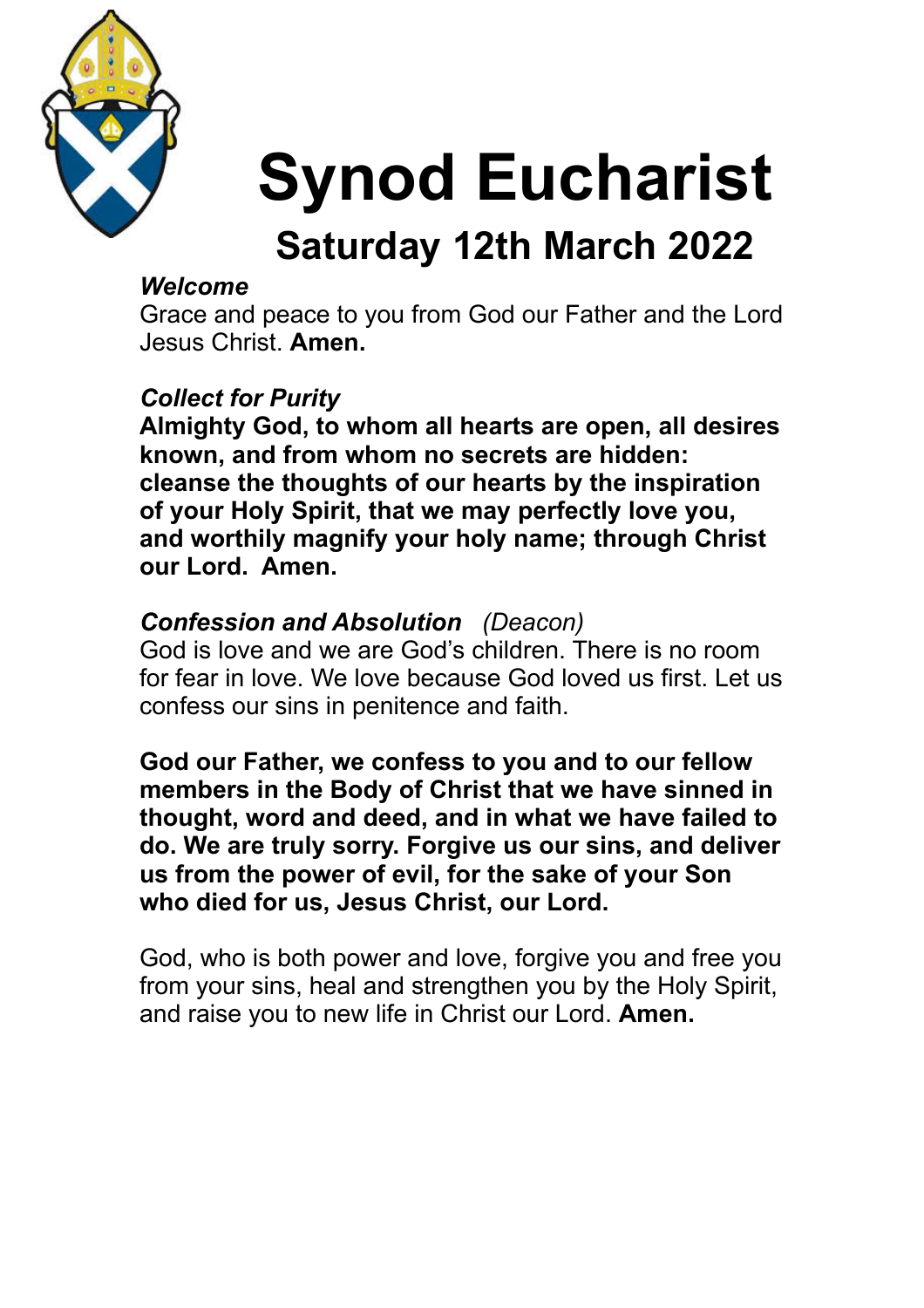#### *Collects:*

Almighty God, you hate nothing that you have made, and forgive the sins of all who are penitent: create in us a clean and contrite heart; that, in lamenting our sinfulness, we may receive from you, the God of mercy, forgiveness and perfect peace; through Jesus Christ, our Lord, who lives and reigns with you, in the unity of the Holy Spirit, one God, world without end. **Amen.** 

#### **Collect for a Synod**

Almighty and everlasting God, from whom comes all wisdom and understanding: be present, we pray this day with those of us assembled in synod; send your Holy Spirit to guide our hearts and minds. May all our decisions be for your glory and for the well-being of your people. We make our prayer through Jesus Christ, your Son our Saviour. **Amen.** 

#### **READINGS**

#### *Deuteronomy 26:16-19*

16 Moses said to the people; 'This very day the Lord your God is commanding you to observe these statutes and ordinances; so observe them diligently with all your heart and with all your soul. 17Today you have obtained the Lord's agreement: to be your God; and for you to walk in his ways, to keep his statutes, his commandments, and his ordinances, and to obey him. 18Today the Lord has obtained your agreement: to be his treasured people, as he promised you, and to keep his commandments; 19for him to set you high above all nations that he has made, in praise and in fame and in honour; and for you to be a people holy to the Lord your God, as he promised.

#### *Gospel: Matthew 5:43-48 (read by the Deacon)* When it is announced: **Glory to Christ our Saviour.**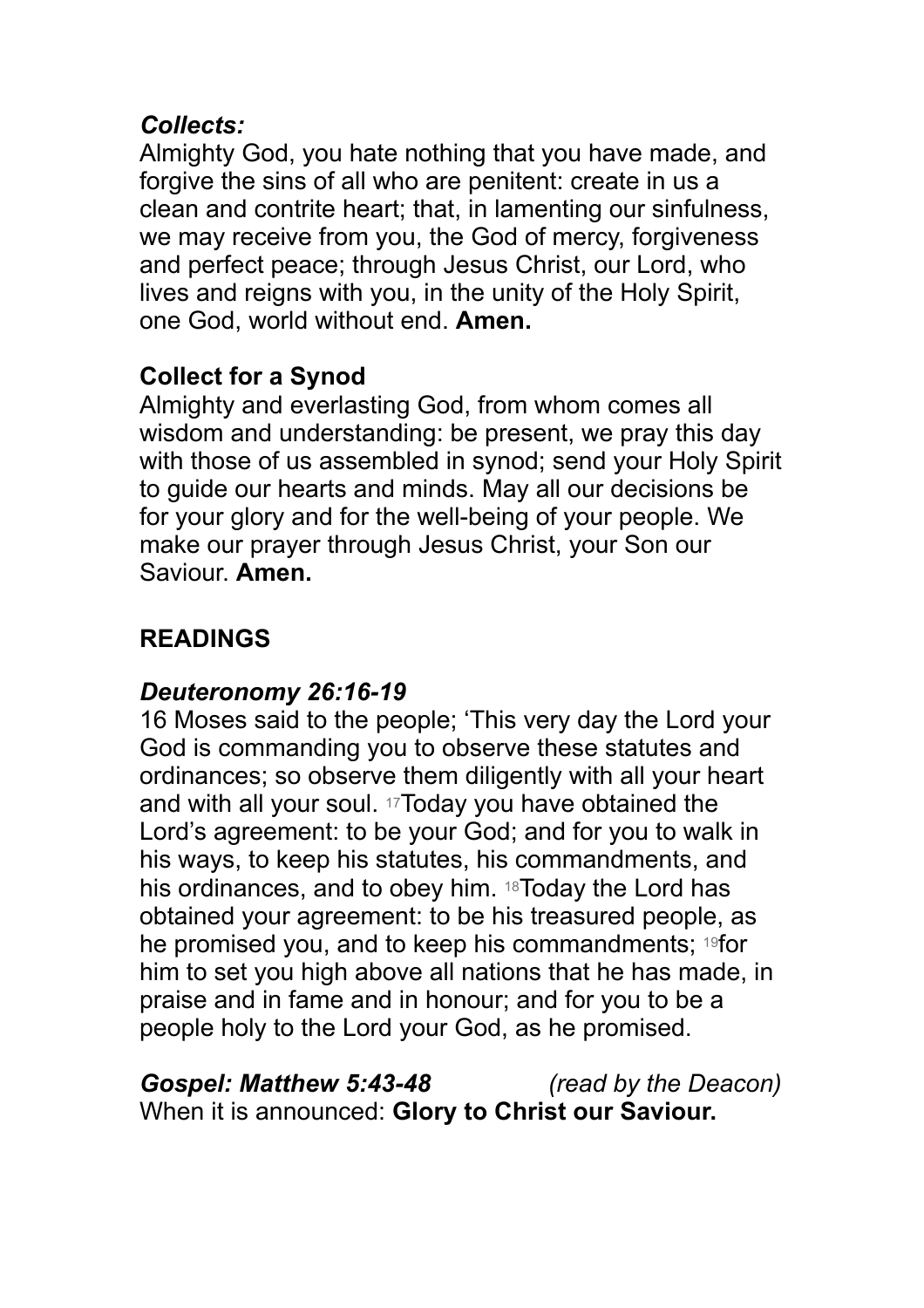43 'You have heard that it was said, "You shall love your neighbour and hate your enemy." 44But I say to you, Love your enemies and pray for those who persecute you, 45so that you may be children of your Father in heaven; for he makes his sun rise on the evil and on the good, and sends rain on the righteous and on the unrighteous. 46For if you love those who love you, what reward do you have? Do not even the tax-collectors do the same? 47And if you greet only your brothers and sisters, what more are you doing than others? Do not even the Gentiles do the same? 48Be perfect, therefore, as your heavenly Father is perfect. Give thanks to the Lord for his glorious Gospel. **Praise to Christ our Lord.** 

*Intercessions led by the Dean* 

*Peace (Please stand)*  We meet in Christ's name. *Let us share his peace.* 

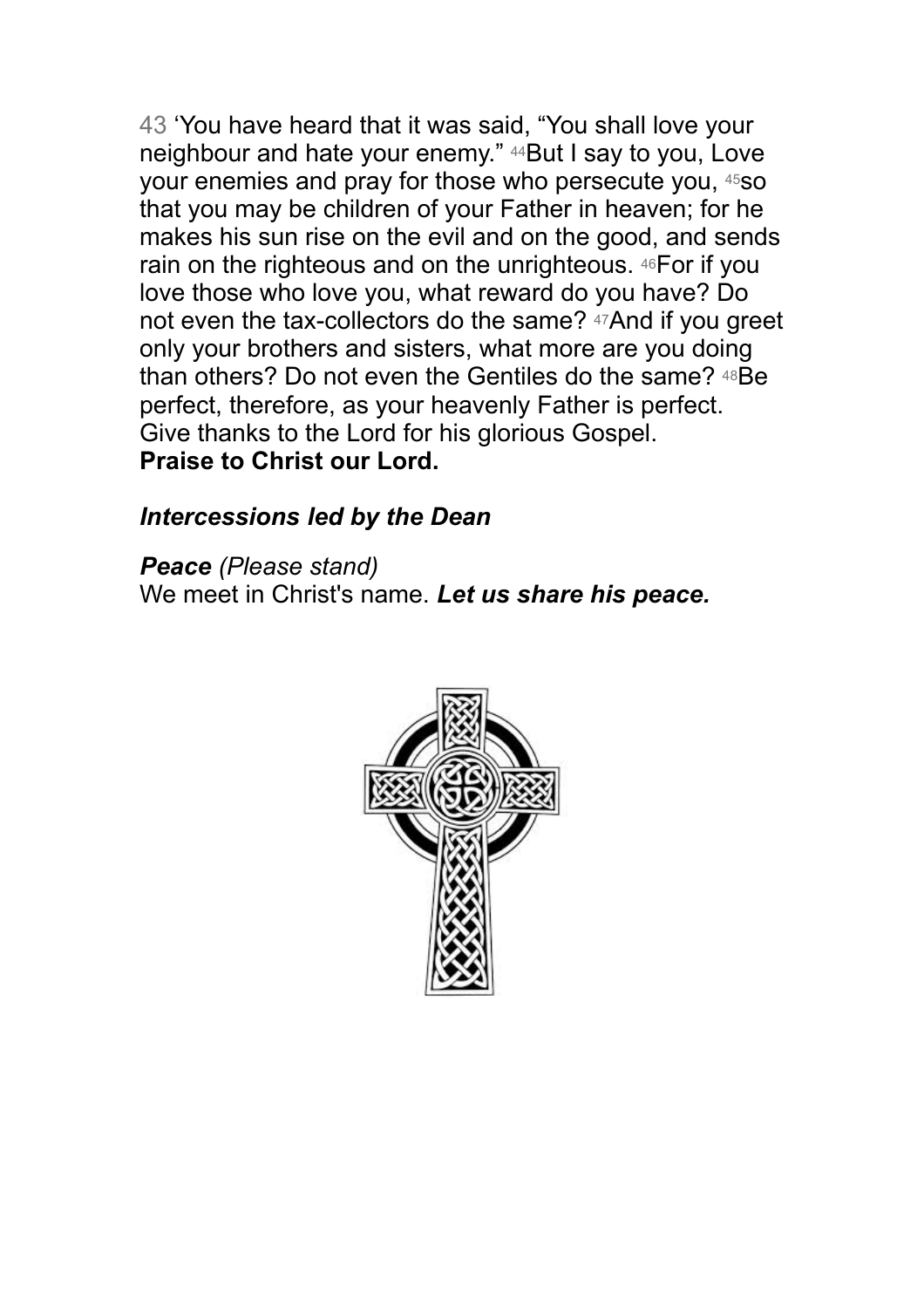# *THE LITURGY OF THE SACRAMENT*

### *Offering*

*Let us present our offerings to the Lord.* 

**Yours, Lord, is the greatness, the power, the glory, the splendour, and the majesty; for everything in heaven and on earth is yours. All things come from you, and of your own we give you.** 

# *The Great Thanksgiving*

The Lord be with you. **And also with you.**  Lift up your hearts. **We lift them to the Lord.**  Let us give thanks to the Lord our God. **it is right to give God thanks and praise.** 

Worship and praise belong to you, maker of light and darkness. Your wisdom draws beauty from chaos, brings a harvest out of sorrow and leads the exiles home.

In Christ your Son enemies are reconciled, debts forgiven and strangers made welcome. Your Spirit frees us to live as sons and daughters in our Father's house.

We who by Christ's power follow the way of the Cross, are now gathered in prayer to discern your will for this diocese; as we do so we offer you our praise, with angels and archangels and the whole company of heaven, singing the hymn of your unending glory:

#### **Holy, Holy, Holy Lord, God of power and might. Heaven and earth are full of your glory. Hosanna in the**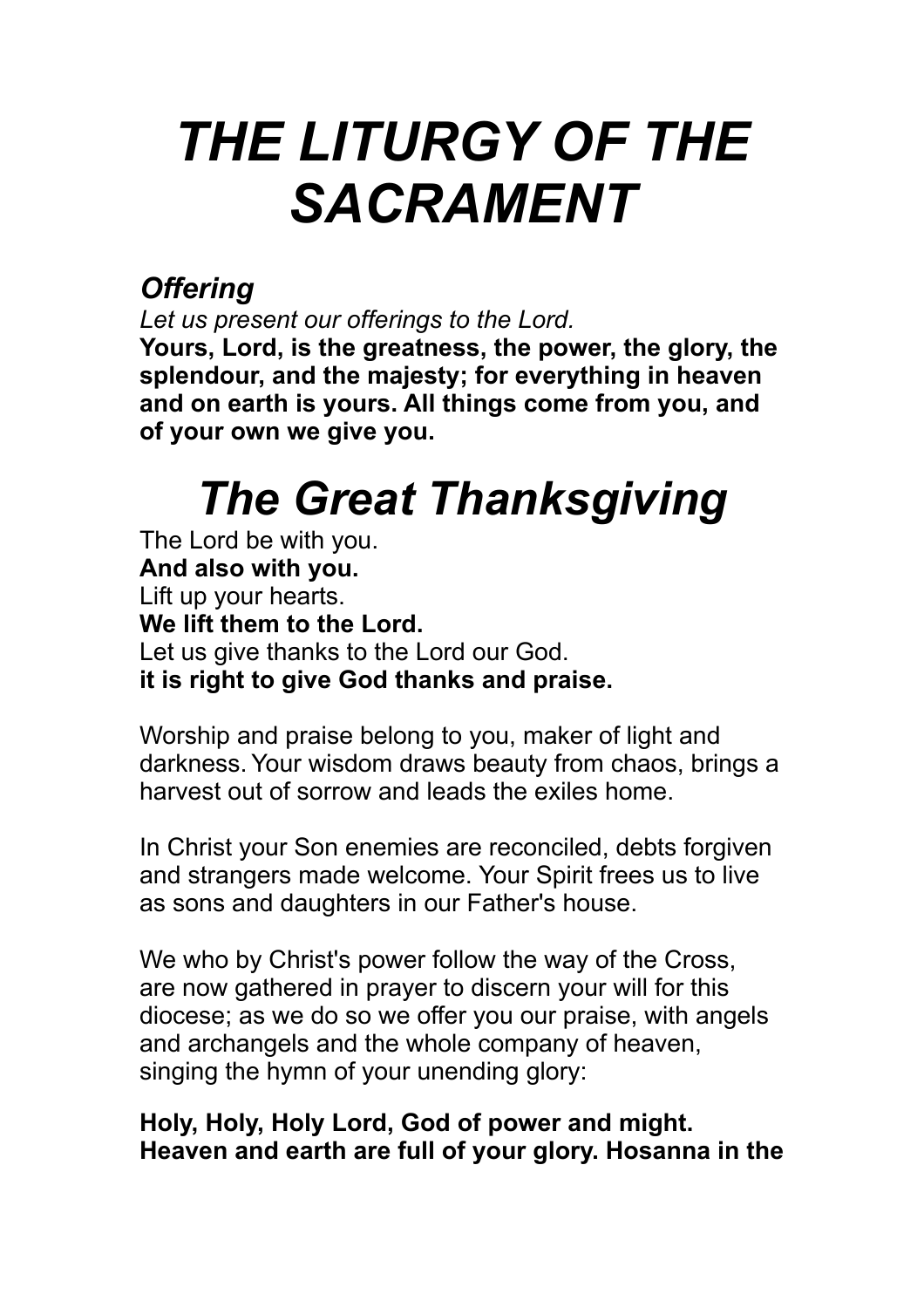#### **highest. Blessed is he who comes in the name of the Lord. Hosanna in the highest.**

Glory and thanksgiving be to you, most loving Father, for Christ in whom the world is reconciled. Lifted on the Cross, his suffering and forgiveness spanned the gulf our sins had made. Through that dark struggle death was swallowed up in victory, that life and light might reign.

Before he was given up to suffering and death, recalling the night of Israel's release, the night in which the sons of Egypt died, your Chosen One, himself the First-Born, freely offered his life.

At supper with his disciples he took bread and offered you thanks. He broke the bread, and gave it to them, saying: "Take, eat. This is my Body: it is broken for you."

After supper, he took the cup, he offered you thanks, and gave it to them saying: "Drink this, all of you. This is my Blood of the new covenant; it is poured out for you, and for all, that sins may be forgiven. Do this in remembrance of me."

**We now obey your Son's command. We recall his blessed passion and death, his glorious resurrection and ascension; and we look for the coming of his Kingdom. Made one with him, we offer you these gifts and with them ourselves, a single, holy, living sacrifice.** 

Hear us, most merciful Father, and send your Holy Spirit upon us and upon this bread and this wine, that, overshadowed by the Spirit's life-giving power, they may be the Body and Blood of your Son, and we may be kindled with the fire of your love and renewed for the service of your Kingdom.

#### **Help us, who are baptised into the fellowship of**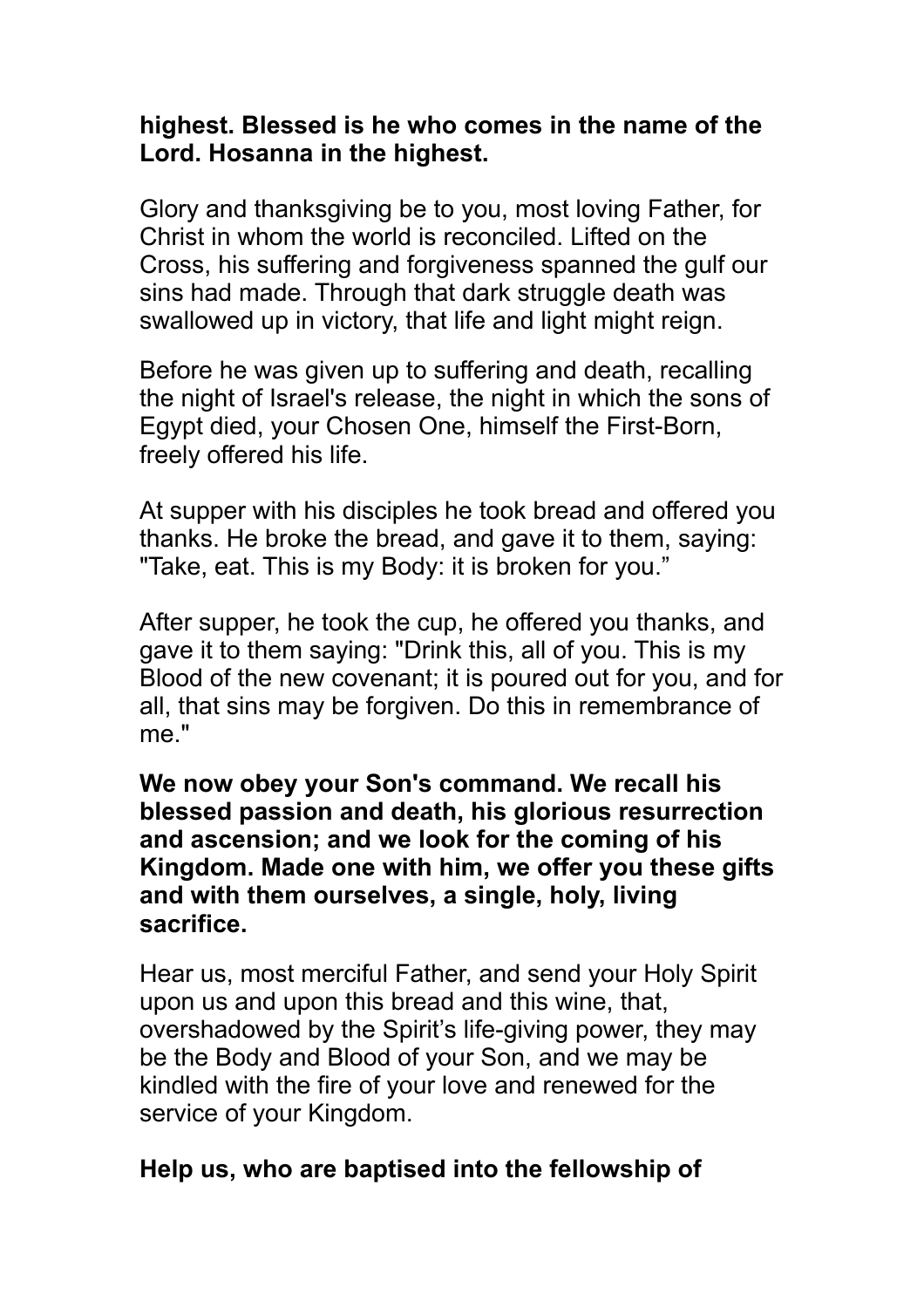**Christ's Body to live and work to your praise and glory; may we grow together in unity and love until at last, in your new creation, we enter into our heritage in the company of the Virgin Mary, the apostles, and prophets, and of all our brothers and sisters living and departed.** 

Through Jesus Christ our Lord, with whom, and in whom, in the unity of the Holy Spirit, all honour and glory be to you, Lord of all ages, world without end. **Amen.** 

### *The Sharing of the Bread and the Wine*

#### *Breaking of the Bread*

The living bread is broken for the life of the world. **Lord, unite us in this sign.** 

#### *The Lord's Prayer (Deacon)*

As our Saviour has taught us, so we pray: **Our Father in heaven, hallowed be your name, your kingdom come, your will be done, on earth as in heaven. Give us today our daily bread. Forgive us our sins as we forgive those who sin against us. Do not bring us to the time of trial but deliver us from evil. For the kingdom, the power and the glory are yours, now and for ever. Amen** 

#### *Agnus Dei*

Jesus, Lamb of God: **have mercy on us.**  Jesus, bearer of our sins: **have mercy on us.**  Jesus, Redeemer of the world: **grant us peace.**

#### *Communion is shared*